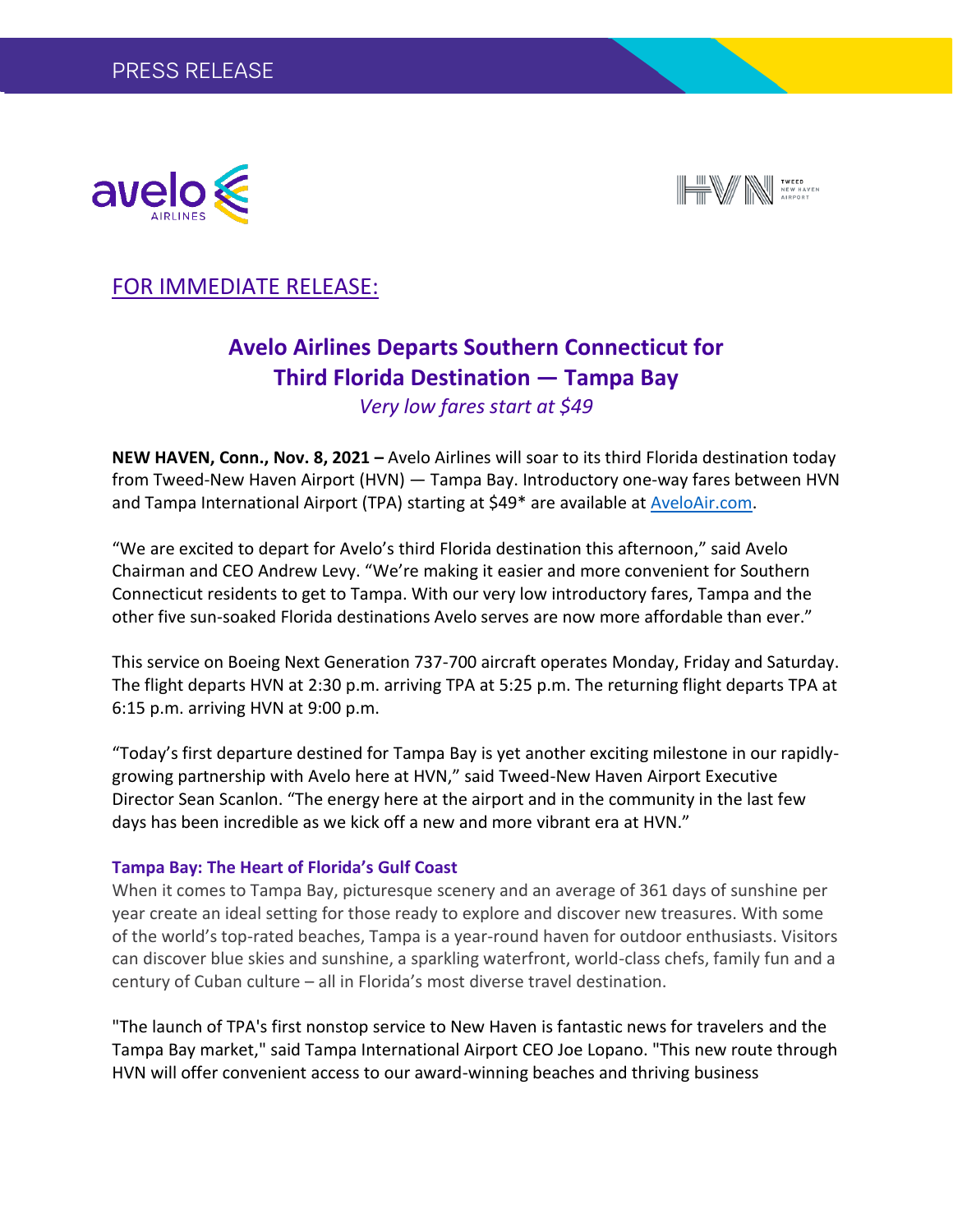## PRESS RELEASE

community. We're delighted to be an expansion market for Avelo and look forward to more opportunities to introduce their passengers to this incredible destination."

There's no shortage of activities in this locale. From the popular Tampa Riverwalk, linking downtown's favorite attractions along the Hillsborough River, to the Heights Public Market, and signature attractions like Busch Gardens and The Florida Aquarium, to tailgating and rooting for your favorite Tampa Bay team, the options are endless.

#### **The New Haven Way to Florida**

Avelo initiated service from its East Coast base at HVN last Wednesday (November 3) with its inaugural flight to Orlando. Tampa Bay is the third of six popular Florida destinations Avelo serves from HVN. In addition to Fort Lauderdale (which initiated service last Friday), Orlando and Tampa Bay, Avelo will begin flying to Fort Myers, Palm Beach and Sarasota in the days and weeks ahead.

Amidst the crowds, long lines, lengthy walks and traffic congestion encountered at other airports frequented by Connecticut travelers, HVN offers a refreshingly smooth and simple alternative hometown airport experience. HVN's adjacency to multiple major highways and commuter railways make it Connecticut's most convenient and easily accessible airport.

Avelo is the first airline to offer nonstop flights between HVN and Florida. Avelo's arrival to HVN also marks the largest expansion of service at HVN in more than 30 years. Avelo is investing \$1.2 million to help upgrade and modernize facilities and operations as part of an overall \$100 million project at HVN. The airport expansion will include a new terminal and extended runway spearheaded by airport operator Avports.

Over the past 90 days, Avelo has hired more than 85 HVN-based Crewmembers (what the airline calls its employees), including flight attendants, pilots, airport customer service representatives, operations-related roles, as well as managers and supervisors. Avelo and HVN expect to have more than 100 aviation professionals based at the airport by the end of this year.

#### **A Different, Better and More Affordable Travel Experience**

Avelo's everyday low fares have no change or cancellation fees. There is also no charge for Customers who choose to make reservations by phone. Additionally, Avelo offers several unbundled travel-enhancing options that give Customers the flexibility to pay for what they value, including priority boarding, checked bags, carry-on overhead bags, and for bringing a pet in the cabin.

The single-class, fuel-efficient 147-seat 737-700 mainline jets Avelo operates from HVN offer a more spacious and comfortable experience than the regional jets that historically served this airport. Customers may choose from several seating options, including seats with extra leg room, as well as pre-reserved window and aisle seating.